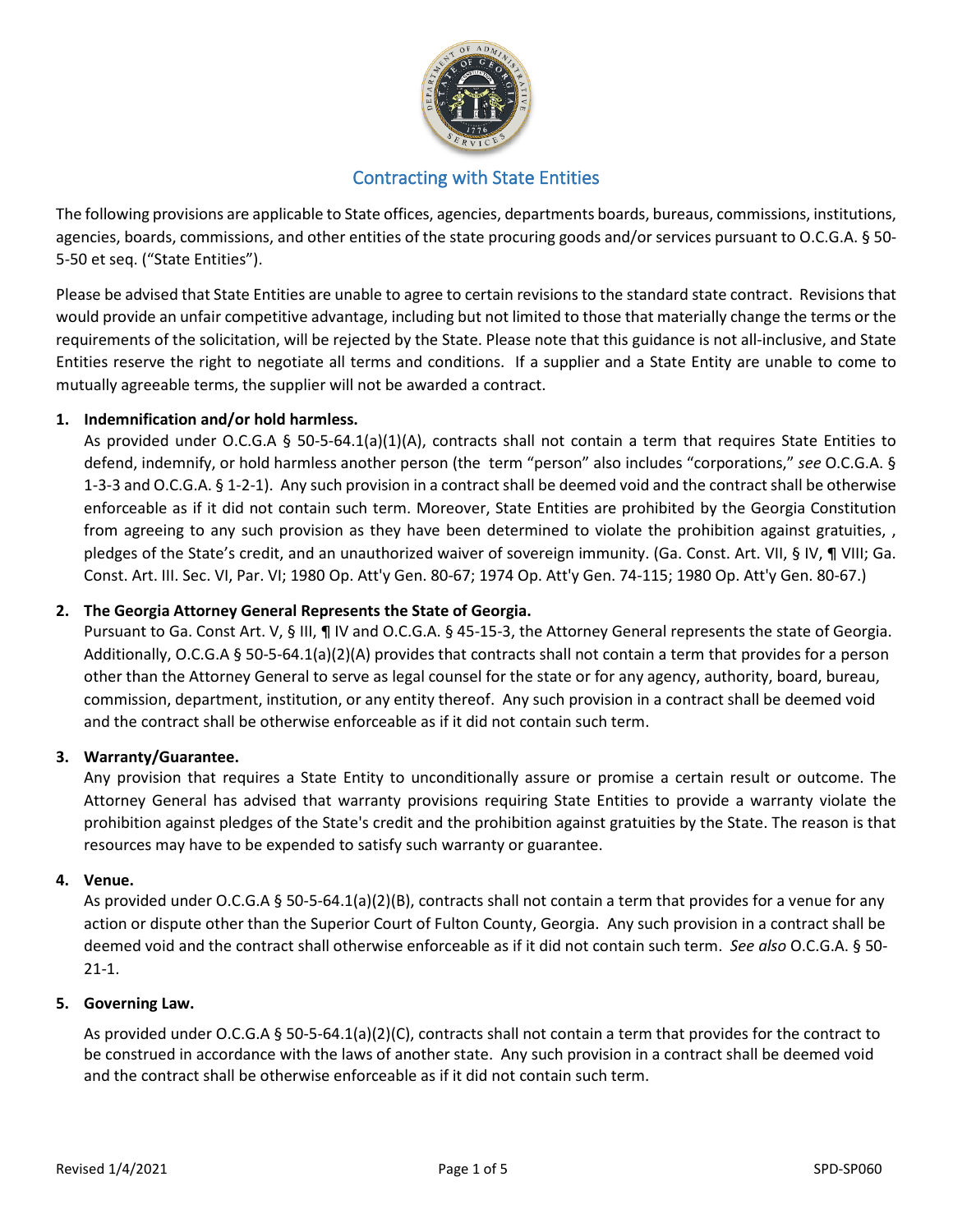- **6. Requirements that the Department pay taxes, interest, penalty fees or cancellation charges, litigation costs, or attorney's fees.**
	- ATTORNEY'S FEES/COSTS. State Entities will not agree to pay attorney's fees or costs. The rationale is that such a payment would pledge the credit of the state in violation of Ga. Const. Art. VII, § IV, ¶ VIII and would be a violation of the gratuities clause of the Georgia Constitution. *See* Ga. [Const.](https://advance.lexis.com/api/document/collection/statutes-legislation/id/5YYC-7H71-FJDY-X19D-00008-00?cite=Ga.%20Const.%20Art.%20III%2C%20%C2%A7%20VI%2C%20Para.%20VI&context=1000516) Art. III, § VI, ¶ VI.
	- DAMAGES. The inclusion of indirect, consequential, or incidental damages payable by a State Entity are generally not acceptable.
	- INTEREST. Except as otherwise explicitly permitted by law, the Department and State Entities will not agree to pay interest. The Attorney General has advised the Department that payment of interest would pledge the credit of the state, be prohibited by the gratuities clause of the constitution, and that the Department lacks statutory authority to agree to the payment of interest.
	- LATE PAYMENT/CANCELLATION CHARGES. State Entities do not agree to pay late payment charges. This policy stems from an opinion of the Attorney General that late payment charges are in the nature of penalty/gratuity which the State is constitutionally prohibited from paying. Agreeing to pay such charges would also pledge the credit of the state in violation of the constitution. 1974 Op. Att'y Gen. 74-115.
	- TAXES. The State is exempt from most taxes and generally will not agree to contract language which requires the payment of taxes. State Entities will not agree to reimburse the supplier for the payment of taxes. However, State Entities will agree to language that states "the State Entity will pay taxes lawfully imposed upon it."

## **7. Binding arbitration or waiver of jury trial.**

As provided under O.C.G.A § 50-5-64.1(a)(2)(D), contracts shall not contain a term that provides for binding arbitration. Any such provision in a contract shall be deemed void and the contract shall be otherwise enforceable as if it did not contain such term.Further, State Entities do not maintain the authority to agree to waiver of a jury trial, as State law provides that the Attorney General has exclusive authority and control over all matters of litigation or potential litigation involving State agencies. Pre-litigation contractual waivers of jury trial are not enforceable in Georgia. *Bank South, N.A. v. Howard,* 264 Ga. 339 (1994)**.**

## 8. Any provision requiring a State Entity to be bound by terms and conditions that are unknown at the time of signing **the agreement.**

As provided under O.C.G.A § 50-5-64.1(a)(1)(B), contracts shall not contain a term that requires State Entities to be bound by terms and conditions that are unknown at the time of signing such contract or which may be unilaterally changed. Any such provision in a contract shall be deemed void and the contract shall be otherwise enforceable as if it did not contain such term.

State Entities will not agree to contract provisions that incorporate additional obligations by references to terms and conditions located at a specific web address, as those provisions may be unilaterally changed.

## 9. Best efforts provisions that require the expenditure of any funds or efforts necessary to meet the obligations of a **contract, even if such efforts exceed the dollar amount of the contract.**

State Entities will not agree to best efforts provisions that require the expenditure of any funds or efforts necessary to meet the obligations of a contract which exceed the dollar amount of the contract. Similar to warranties and/or guarantees, such provisions violate the prohibition against pledging the State's credit. (Refer to discussion of warranties above for more information).

## **10. Contractual provisions which require a State Entity to accept the risk of loss of items or goods during delivery.** As a general rule, State Entities do not accept risk of loss until receipt of the items or goods.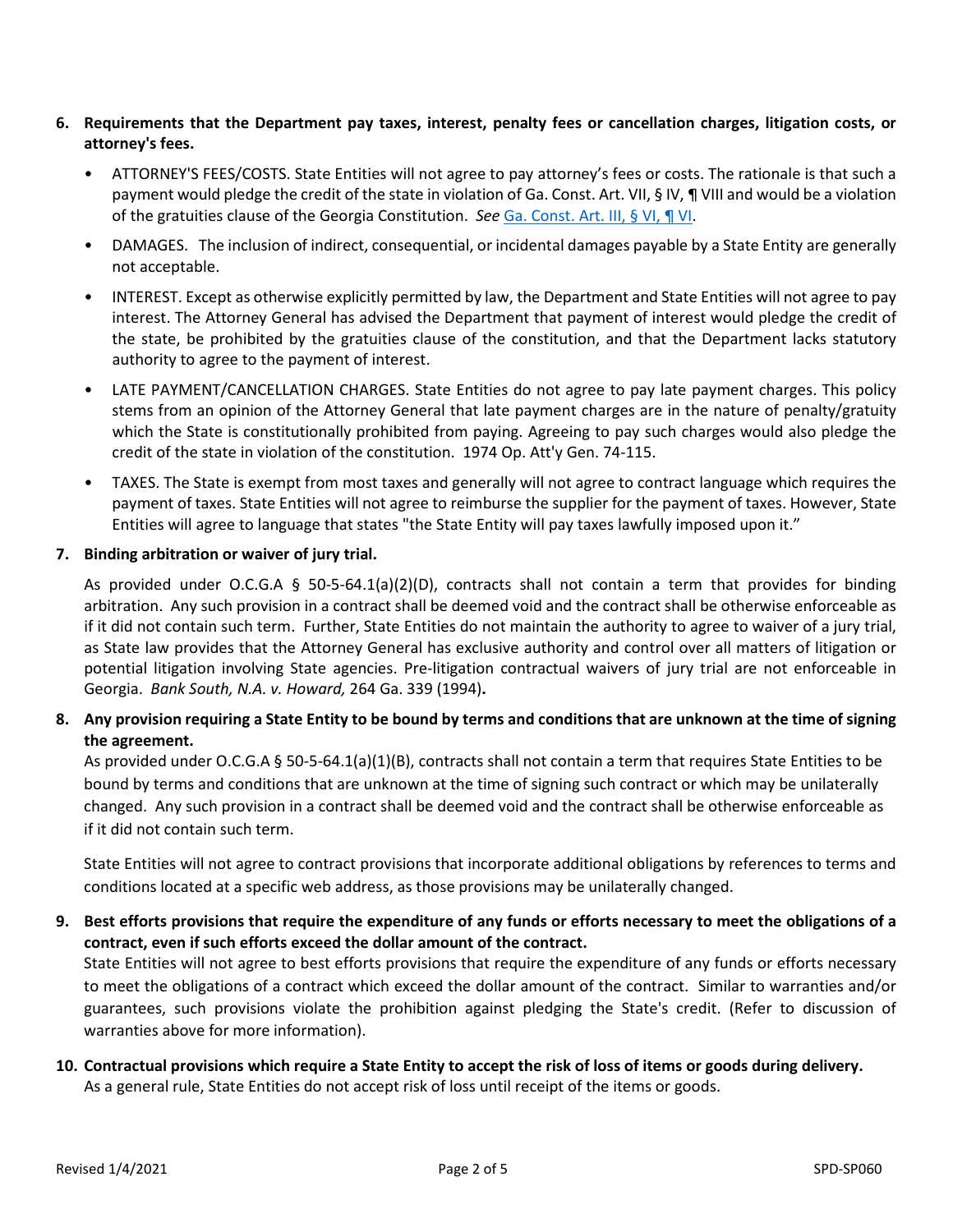## **11. Contractual clauses that require a State Entity to purchase insurance policies.**

State law provides for the Department of Administrative Services to procure insurance for State entities. State Entities are covered by the Tort Claims Act and the State of Georgia Broad Form Insurance that is administered by the Department of Administrative Services. O.C.G.A. § 50-21-34(a) provides that tort claims against the state may only be paid from insurance provided under the Tort Claims Act. DOAS will not name an additional insured under these policies.

## **12. No Automatic renewals for agreements obligating state appropriated funds.**

As provided under O.C.G.A § 50-5-64.1(a)(2)(E), contracts shall not contain a term that provides for an automatic renewal such that state funds are or would be obligated in subsequent fiscal years. Any such provision in a contract shall be deemed void and the contract shall be otherwise enforceable as if it did not contain such term. Automatic renewals also pledge the credit of the state in violation of the constitution. 1974 Op. Att'y Gen. 74-115.

#### **13. Multiyear Lease, Lease Purchase, and Purchase Contracts.**

Pursuant to O.C.G.A. § 50-5-64, Multiyear agreements must meet the following requirements:

- (1) unless (a) all funds required for the contract are maintained by the State Entity in hand at the time of contract execution (meaning that the State Entity has all funds necessary to pay the multiyear obligations and no additional appropriation or revenue are necessary for the State Entity to meet its contractual payment obligations) and (b) all such funds are obligated via State Entity accounting up front, typically via Purchase Order Incumbrance: *See* 1980 Att'y Gen Op. 80-163
- (2) Standard form O.C.G.A. § 50-5-64(a) requires that leases and lease purchase agreements shall only be executed on a standard form developed by DOAS.
- (3) Termination of Contract Contract terminates absolutely at the close of the fiscal year in which it is executed and the fiscal year for any renewals. O.C.G.A. § 50-5-64(a)(1).
- **(4)** No Automatic Renewals Contract terminates at the end of each fiscal year and can only be renewed by positive action taken by the agency. O.C.G.A. § 50-5-64(a)(2).
- (5) Funding Contract terminates immediately when funding is no longer available. Agency makes determination as to whether funds are unavailable at its sole discretion. O.C.G.A. § 50-5-64(a)(3).
- (6) Listing of Obligation Contract must list total obligation for the fiscal year and any obligations for renewals. O.C.G.A. § 50-5-64(a)(4).
- (7) Title Title to any goods or equipment remain with the supplier until fully paid by the agency. O.C.G.A. § 50-5-64(a)(5). However, for lease purchases agreements, O.C.G.A. § 50-5-65(b) allows agencies to accept title upon execution of the DOAS standard form. Agencies can also transfer title back to the vendor if the agreement is not fully consummated.
- (8) Interest Lease Agreement can provide for the payment of interest. O.C.G.A. § 50-5-64(d).

#### **14. No liens, security interest, or UCC Filings.**

The execution or levy against state funds or property is not permitted as there is no waiver of sovereign immunity for such actions in the Constitution or by the General Assembly, security interests, or UCC filings. Agencies only have powers conferred by the legislature. State agencies do not have the authority to grant security interests in public property.*Dekalb County v. J&A Pipeline Co.,* 263 Ga. 645 (1993).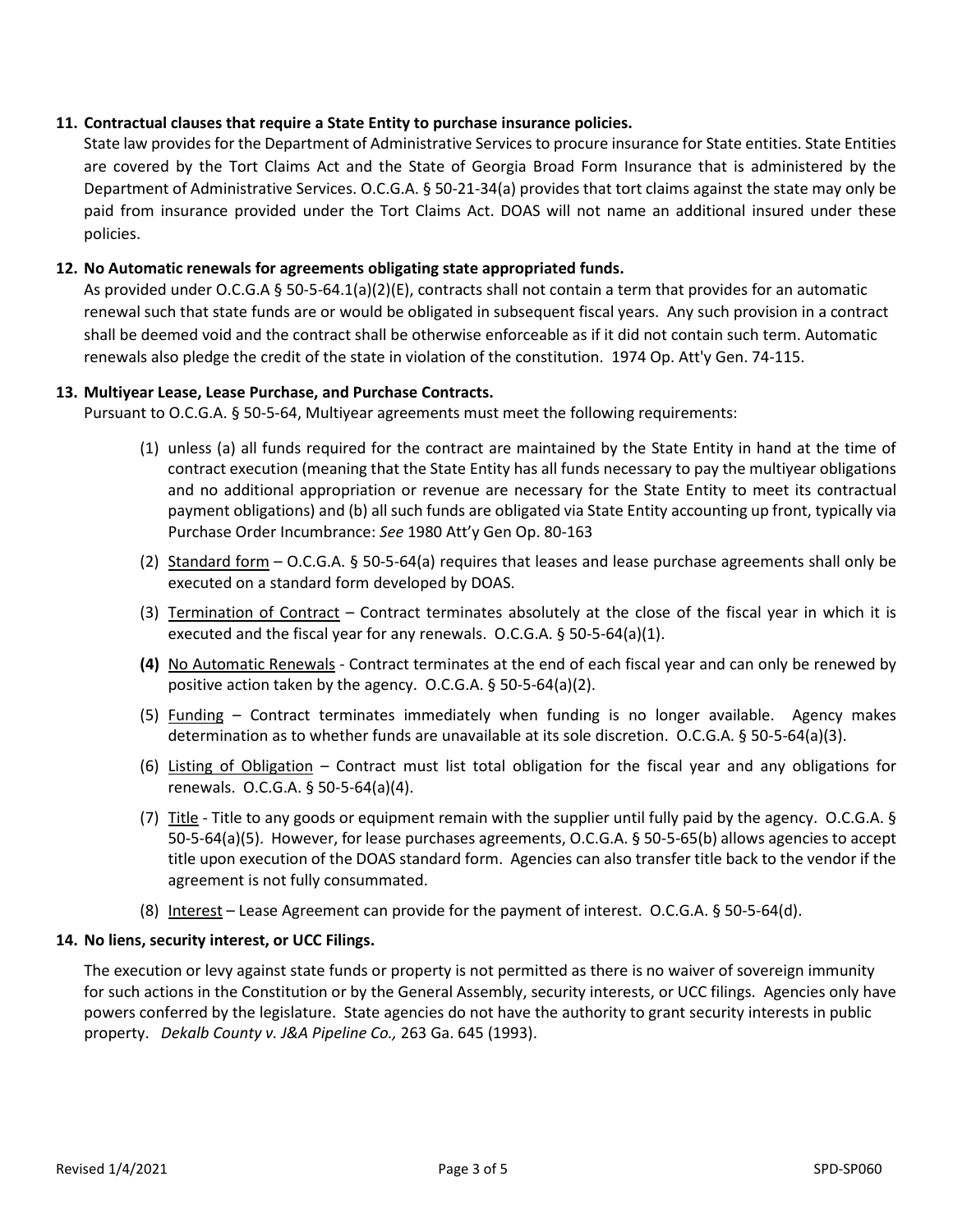## **15. Unconditional contract payments.**

Agencies generally cannot agree to unconditional payments. Any assignment of the Supplier's right to receive payment must be subject to all of the Agency's defenses. As a practical matter, if a dispute arises, the agency needs to be able to resolve the dispute. This is particularly problematic in financing agreements, as a dispute may arise between the vendor providing the equipment and the agency and yet the Agreement requires the agency to continue paying the financing company. This may constitute as a gratuity, which is prohibited under the State Constitution. *See* Ga. Const. Art. III. § VI, ¶ VI). Additionally, State Entities are prohibited from incurring debt except as provided by law. Ga. Const. Art. VII, Sec. IV, Par. I; Ga. Const. Art. VII, Sec. IV, Par. VIII; O.C.G.A. § 50-17-24.

## **16. No upfront payments for goods/services.**

State Entities are generally not authorized to make payment prior to receipt of goods/services. (Pursuant to the State of Georgia Accounting Procedures Manual, payables for normal operating expenditures should be recognized when the goods and services have been received. Accounting Manual Reference: Section: Vendor Management; Subsection: Payment Method).

## **17. Drug Free Workplace.**

Pursuant to O.C.G.A. § 50-24-3 and § 50-24-4, the State Entities must include in contracts with contractors as defined in O.C.G.A. § 50-24-2 specific certifications regarding the provision of a drug free workplace and prohibition against engaging in certain activities relating to unlawful drug-related activities.

## **18. Confidentiality.**

As provided under O.C.G.A § 50-5-64.1(a)(3), contracts shall not contain a term that is inconsistent with the provisions of Article 4 of Chapter 18 of Title 50, relating to open records. Any such provision in a contract shall be deemed void and the contract shall be otherwise enforceable as if it did not contain such term.

Any confidentiality provisions in a contract must be subject to the Georgia Open Records Act, O.C.G.A. § 50-18-70 et seq., as State Entities are public agencies of the State of Georgia and subject to other requirements of law or court order. Additionally, the Georgia Department of Administrative Services generally considers pricing information to be subject to public disclosure. *See State Rd. & Tollway Auth. v. Elec. Transaction Consultants Corp.*, 306 Ga. App. 487 (2010).

## **19. No Boycott of Israel.**

Pursuant to O.C.G.A. §50-5-85, the state shall not enter into a contract with a total value of \$1,000 or greater with an individual or company if the contract is related to construction or the provision of services, supplies, or information technology unless the contract includes a written certification that such individual or company is not currently engaged in, and agrees for the duration of the contract not to engage in, a boycott of Israel.

## **20. Joint Ownership.**

In general, the State is constitutionally prohibited from becoming a joint owner or stockholder in or with any individual, company, association, or corporation. Therefore, State Entities are generally prohibited from agreeing to joint ownership of intellectual property. *See* Ga. Const. Art. VII § IV, ¶ VIII.

## **21. E-Verify.**

Pursuant to O.C.G.A. § 13-10-91, a public employer shall not enter into a contract for the performance of services unless the contractor registers and participates in the federal work authorization program. If a supplier is providing services under a contract with a total compensation amount of \$2,500 or greater, (even if such services will be performed outside of the State of Georgia), DOAS requires a notarized affidavit from the supplier attesting to the following: